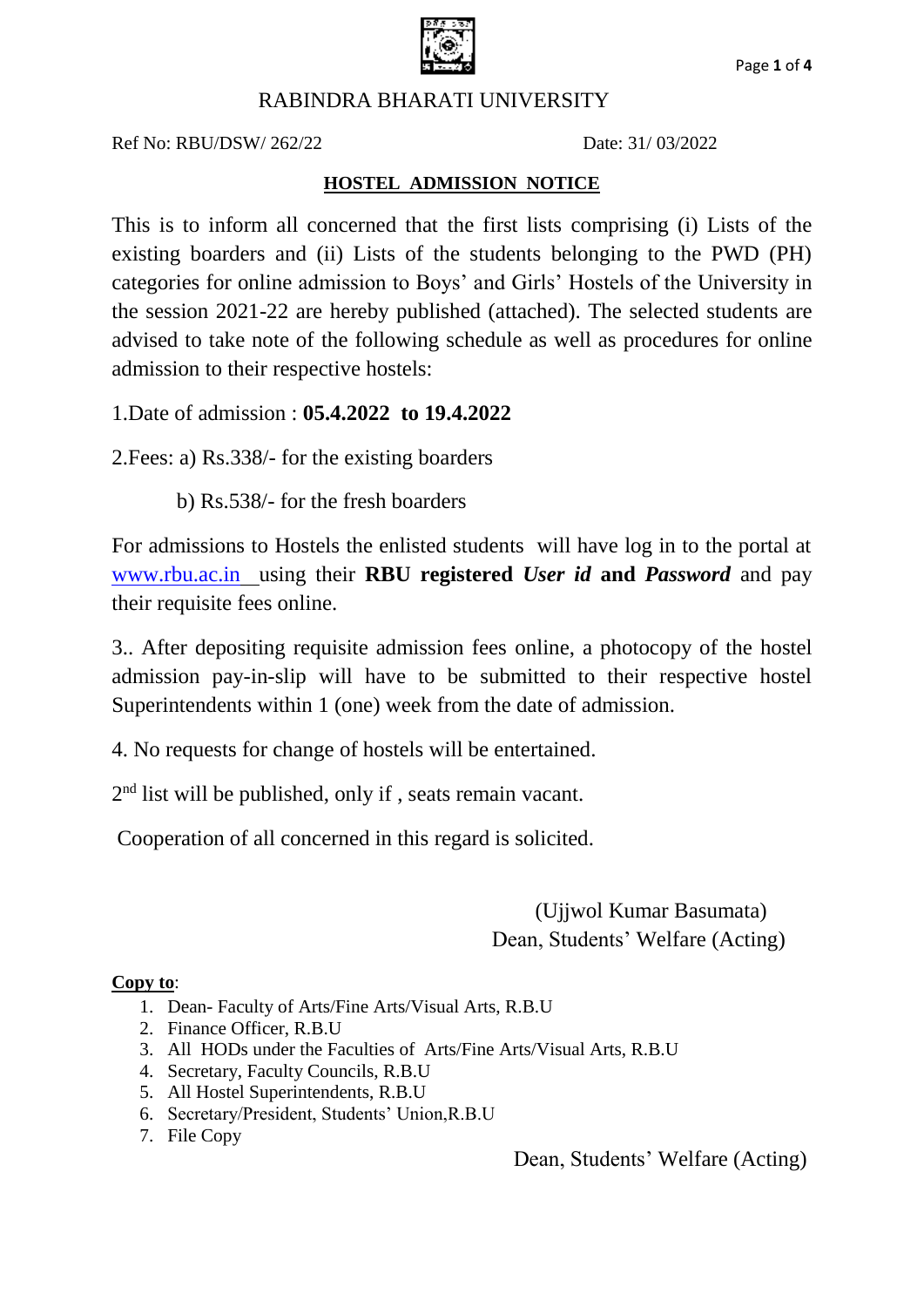## **1. Mayamanjari Girls' Hostel (1st List) A. Existing Boarders**

| <b>SL</b> | Name                    | Roll No           | Subject            |
|-----------|-------------------------|-------------------|--------------------|
| 1         | <b>ARJINA KHATUN</b>    | MAEHIS/20-21/0039 | <b>HISTORY</b>     |
| 2         | <b>SUCHARITA NASKAR</b> | MAEVMU/20-21/0037 | <b>VOCAL MUSIC</b> |
| 3         | <b>SHILPA DAS</b>       | MAEBNG/20-21/0040 | <b>BENGALI</b>     |
| 4         | <b>MOUMITA GIRI</b>     | MAISAN/21-22/0003 | SANSKRIT           |
| 5         | NILIMA MAHATO           | BAHPHI/19-20/0017 | <b>PHILOSOPHY</b>  |
| 6         | SHREYA BERIWALA         | MAEVMU/20-21/0030 | <b>VOCAL MUSIC</b> |
| 7         | <b>JHUMA DAS</b>        | MAEHIS/20-21/0019 | <b>HISTORY</b>     |
| 8         | <b>MITALI DEBNATH</b>   | MAIBNG/21-22/0016 | <b>BENGALI</b>     |
| 9         | <b>MAYA ROY</b>         | MAIHIS/21-22/0014 | <b>HISTORY</b>     |
| 10        | <b>SIMA PAL</b>         | BAHHIS/19-20/0051 | <b>HISTORY</b>     |
| 11        | SHREETAMA DUTTA         | BAHPHI/19-20/0014 | PHILOSOPHY         |
| 12        | SHASHTHI KUILA          | MAEBNG/20-21/0019 | <b>BENGALI</b>     |

### **B. Fresh Boarders belonging to PWD (PH)Category**

| <b>SL</b> | Name                  | Roll No           | Subject           |
|-----------|-----------------------|-------------------|-------------------|
|           | <b>ARATI YADAV</b>    | MAEHIS/21-22/0138 | <b>HISTORY</b>    |
| 2         | <b>NURMINA KHATUN</b> | BAHHIS/20-21/0026 | <b>HISTORY</b>    |
| 3         | <b>REJINA KHATUN</b>  | BAHPOL/20-21/0011 | POLITICAL SCIENCE |
| 4         | RADHA SAHA            | BAHHIS/20-21/0020 | <b>HISTORY</b>    |
| 5         | <b>SULTANA KHATUN</b> | MAEBNG/20-21/0047 | <b>BENGALI</b>    |
| 6         | <b>ARJINA KHATUN</b>  | BAHHIS/21-22/0036 | <b>HISTORY</b>    |
|           | <b>JHILIK GHOSH</b>   | BAHBNG/21-22/0024 | <b>BENGALI</b>    |

## **2. Aryashree Girls' Hostel (1st List) A. Existing Boarders**

| <b>SL</b> | Name                   | Roll No           | Subject                  |
|-----------|------------------------|-------------------|--------------------------|
| 1         | RITAJA GHOSH           | MAEENG/20-21/0001 | English                  |
| 2         | PAROMITA BISWAS        | MAEBNG/20-21/0002 | Bengali                  |
| 3         | <b>PUTUL SARDAR</b>    | MAIPOL/21-22/0027 | <b>Political Science</b> |
| 4         | PAPIYA ROY MANDAL      | BAHBNG/19-20/0032 | Bengali                  |
| 5         | <b>DIBYA GAYEN</b>     | BAHPOL/19-20/0050 | <b>Political Science</b> |
| 6         | <b>SUDIPTA MONDAL</b>  | BAHPHI/19-20/0037 | Philosophy               |
| 7         | PRIYANKA GHORA         | MAESAN/20-21/0001 | Sanskrit                 |
| 8         | <b>RASHMI KHTUN</b>    | BAHBNG/19-20/0041 | Bengali                  |
| 9         | <b>JHARNABATI TUDU</b> | MAESAN/20-21/0143 | Sanskrit                 |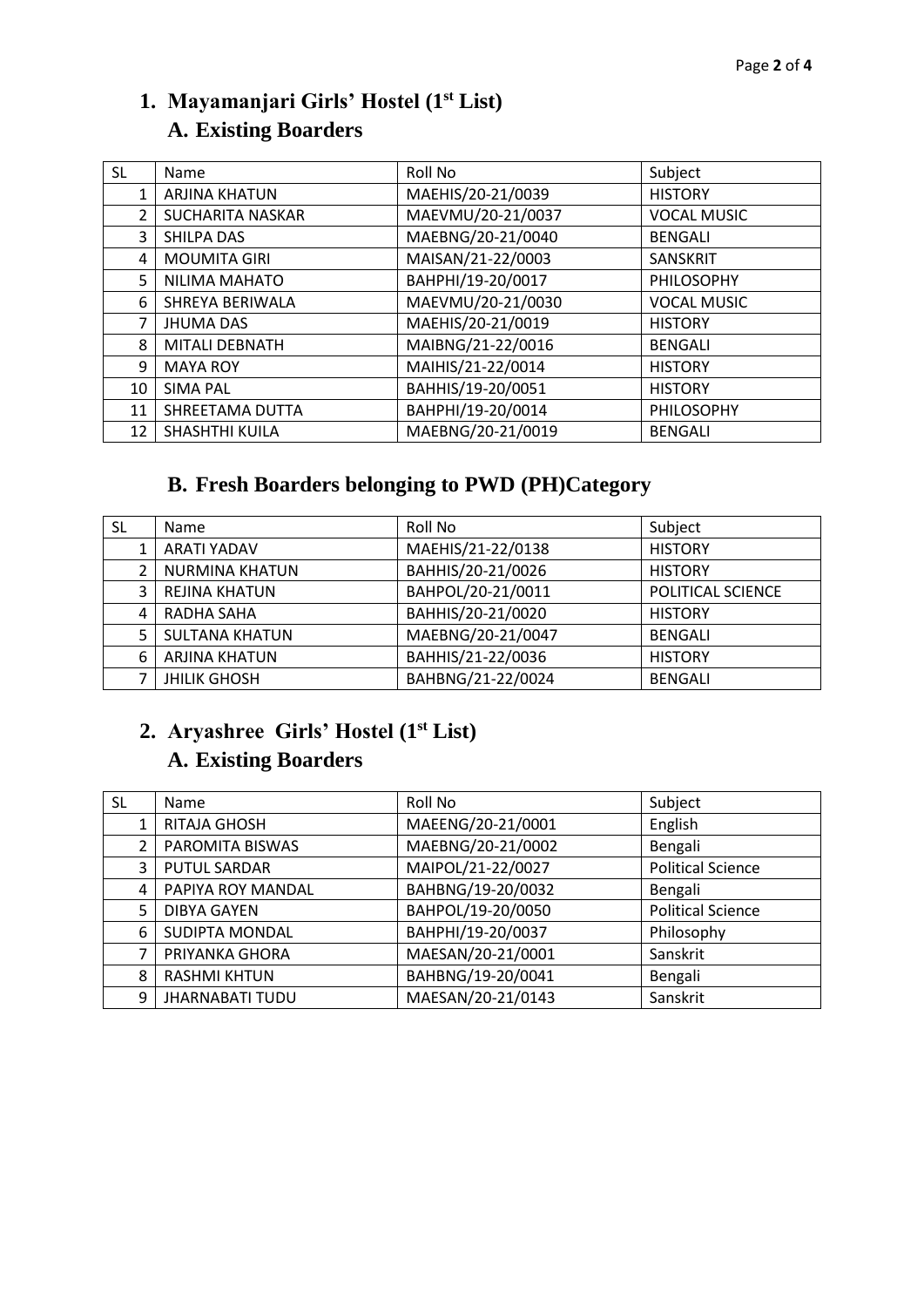# **3. Mrinalini Girls' Hostel (1st List) A. Existing Boarders**

| <b>SL</b> | Name                   | Roll No           | Subject                  |
|-----------|------------------------|-------------------|--------------------------|
| 1         | <b>MUKTI DUTTA</b>     | MAESAN/20-21/0140 | Sanskrit                 |
| 2         | <b>KEYA MONDAL</b>     | MAEENG/20-21/0013 | English                  |
| 3         | <b>MEDHASRI BISWAS</b> | MAEDNC/20-21/0084 | <b>DANCE</b>             |
| 4         | <b>TIASA BATABYAL</b>  | MAEDNC/20-21/0073 | <b>DANCE</b>             |
| 5         | <b>INDRANI MANDAL</b>  | MAEENG/20-21/0019 | English                  |
| 6         | <b>KANKANA MANDAL</b>  | MAEPHI/20-21/0005 | Philosophy               |
| 7         | <b>PUJA DEY</b>        | MAIENG/21-22/0005 | English                  |
| 8         | <b>DISHA BARMAN</b>    | MAIPOL/21-22/0013 | <b>Political Science</b> |
| 9         | SOUMASHREE MAITY       | MAIRBS/21-22/0023 | RABINDRA SANGEET         |
| 10        | <b>SMRITI DAS</b>      | MAIRBS/21-22/0092 | RABINDRA SANGEET         |
| 11        | PINKI SARKAR           | MAIHIS/21-22/0050 | History                  |
| 12        | <b>NASRINA KHATUN</b>  | BAHBNG/19-20/0040 | Bengali                  |
| 13        | <b>RAKHI SARKAR</b>    | BAHSAN/19-20/0036 | Sanskrit                 |
| 14        | SUCHANDRA MANDAL       | BAHPOL/19-20/0003 | <b>Political Science</b> |
| 15        | PAIYEL MONDAL          | MAESAN/20-21/0018 | Sanskrit                 |

# **4. Abanindranath Boys' Hostel (1st List) A. Existing Boarders**

| <b>SL</b>      | Name                    | Roll No           | Subject                  |
|----------------|-------------------------|-------------------|--------------------------|
| 1              | <b>ERSHAD KARIM</b>     | MAEBNG/20-21/0020 | Bengali                  |
| $\overline{2}$ | <b>SUBODH RAJBANSHI</b> | MAEBNG/20-21/0017 | Bengali                  |
| 3              | <b>TOTAN GHOSH</b>      | MAEBNG/20-21/0012 | Bengali                  |
| 4              | <b>ARUP MONDAL</b>      | MAEBNG/20-21/0039 | Bengali                  |
| 5              | <b>RAJAT GHOSH</b>      | MAIHIS/21-22/0013 | History                  |
| 6              | <b>OSNAI SHAIKH</b>     | BAHPOL/19-20/0059 | <b>Political Science</b> |
| $\overline{7}$ | NURUJJAMAN MOLLA        | MAEPOL/20-21/0141 | <b>Political Science</b> |
| 8              | MD NURUJJAMAN           | MAEPOL/20-21/0004 | <b>Political Science</b> |
| 9              | SAHABAJ SIDDIKI         | MAIPOL/21-22/0026 | <b>Political Science</b> |
| 10             | <b>SABIB MONDAL</b>     | MAIHIS/21-22/0007 | History                  |
| 11             | <b>ASIF MONDOL</b>      | MAIHIS/21-22/0027 | History                  |
| 12             | APURBA MUNSHI           | MAIHIS/21-22/0012 | History                  |
| 13             | SOURAV SINGHA           | MAIBNG/21-22/0004 | Bengali                  |
| 14             | <b>SUKANTA SARDAR</b>   | BAHPOL/19-20/0045 | <b>Political Science</b> |
| 15             | SAHADEB MAHATO          | MAEPOL/20-21/0145 | <b>Political Science</b> |